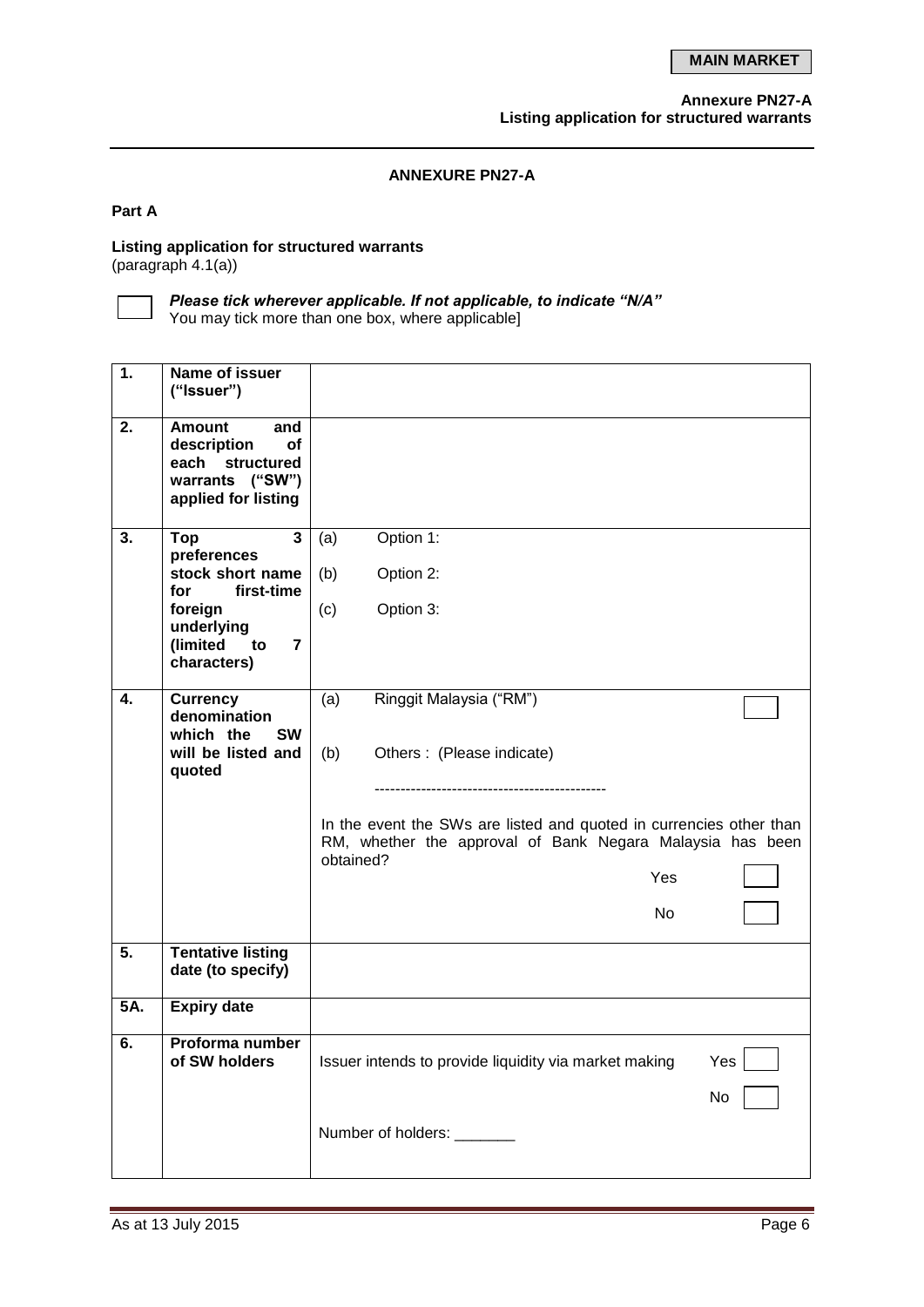**MAIN MARKET**

## **Annexure PN27-A**

#### **Listing application for structured warrants**

|    |                     |     | Yes<br>The number of warrant holders will be in compliance<br>with paragraph 5.11(1) of Bursa Malaysia Securities<br><b>Berhad Main Market Listing Requirements</b><br>No<br>("LR")                                                                                                                                                                                                                                 |  |  |
|----|---------------------|-----|---------------------------------------------------------------------------------------------------------------------------------------------------------------------------------------------------------------------------------------------------------------------------------------------------------------------------------------------------------------------------------------------------------------------|--|--|
| 7. | <b>Undertakings</b> |     | We undertake the following:                                                                                                                                                                                                                                                                                                                                                                                         |  |  |
|    |                     | (a) | the relevant paragraphs in Parts C, D, E, G, H, J and M of<br>Chapter 5 of the LR will be complied with prior to the listing and<br>quotation of the structured warrants;                                                                                                                                                                                                                                           |  |  |
|    |                     | (b) | all notices of allotment will be issued and despatched to all<br>holders prior to the date of listing and quotation of the<br>structured warrants, where applicable;                                                                                                                                                                                                                                                |  |  |
|    |                     | (c) | all allotment information of the structured warrants will be<br>submitted to the Depository for the crediting of the structured<br>warrants into the respective securities holders accounts;                                                                                                                                                                                                                        |  |  |
|    |                     | (d) | a cheque drawn to the order of "Bursa Malaysia Securities<br>Berhad" or such other proof of payment acceptable to the<br>Exchange as may be prescribed by the Exchange from time to<br>time, being the listing fees together with a copy of the details of<br>the computation of the amount of listing fees payable will be<br>submitted to the Exchange on the first day of listing of the<br>structured warrants; |  |  |
|    |                     | (e) | all conditions, including conditions imposed by the relevant<br>authorities, if any, which are required to be met prior to the<br>listing and quotation of the structured warrants will be met;                                                                                                                                                                                                                     |  |  |
|    |                     | (f) | to comply with all relevant paragraphs in Chapter 5 of the LR<br>and all other applicable laws relating to the issue, sale or offer<br>of structured warrants;                                                                                                                                                                                                                                                      |  |  |
|    |                     | (g) | there are no circumstances or facts which have the effect of<br>preventing or prohibiting the issuance, listing and/or quotation<br>of the structured warrants, including any order, injunction or any<br>other directive issued by any court of law;                                                                                                                                                               |  |  |
|    |                     | (h) | to immediately inform the Exchange upon becoming aware,<br>after submission of the listing application, that the applicant has<br>failed to meet any of the above undertakings referred to in<br>paragraphs (a) to (f) or of any circumstances or facts referred to<br>in paragraph (g) above;                                                                                                                      |  |  |
|    |                     | (i) | to make the relevant announcements in accordance with<br>paragraph 6.0 of Practice Note 27;                                                                                                                                                                                                                                                                                                                         |  |  |
|    |                     | (j) | to furnish the Exchange on the first day of listing, a confirmation<br>that the relevant paragraphs in Parts C, D, E, G, H, J and M of<br>Chapter 5 of the LR has been complied with;                                                                                                                                                                                                                               |  |  |
|    |                     |     |                                                                                                                                                                                                                                                                                                                                                                                                                     |  |  |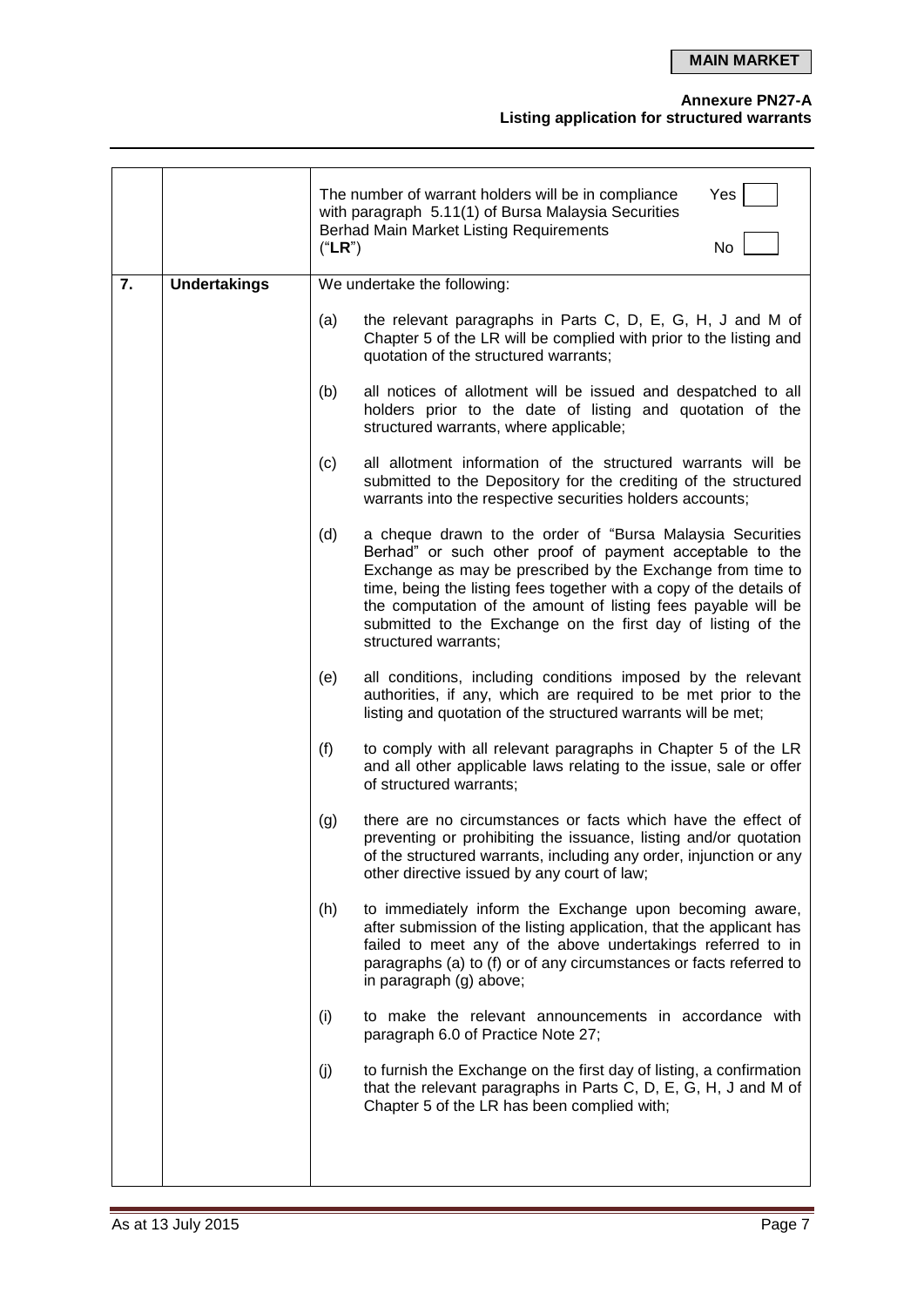**MAIN MARKET**

#### **Annexure PN27-A**

## **Listing application for structured warrants**

|                                                                                                                                                            | (k)<br>(1)<br>(m) | obtained (if applicable); | to furnish the Exchange on the first day of listing, a letter from<br>the eligible broker who submits the listing application on behalf<br>of an issuer; or if the issuer is an eligible broker or eligible<br>licensed person approved by Bank Negara Malaysia submitting<br>the application on its own behalf, a letter from the issuer,<br>confirming all approvals of relevant authorities have been<br>to furnish the Exchange on the first day of listing, a copy each<br>of all letters of approval from the relevant authorities which<br>have not been filed with the Exchange (if applicable); and<br>to furnish the Exchange on the first day of listing or immediately<br>after the execution of the trust deed/deed poll, whichever is the<br>earlier, a copy of the duly executed trust deed/deed poll<br>together with the letter of compliance accompanied by a<br>checklist showing compliance (if applicable). |  |
|------------------------------------------------------------------------------------------------------------------------------------------------------------|-------------------|---------------------------|----------------------------------------------------------------------------------------------------------------------------------------------------------------------------------------------------------------------------------------------------------------------------------------------------------------------------------------------------------------------------------------------------------------------------------------------------------------------------------------------------------------------------------------------------------------------------------------------------------------------------------------------------------------------------------------------------------------------------------------------------------------------------------------------------------------------------------------------------------------------------------------------------------------------------------|--|
| [Authorised signatory of the *eligible broker]<br>[Authorised signatory of the Issuer]<br>Name:<br>Name:<br>Designation:<br>Designation:<br>Date:<br>Date: |                   |                           |                                                                                                                                                                                                                                                                                                                                                                                                                                                                                                                                                                                                                                                                                                                                                                                                                                                                                                                                  |  |

*\* Authorised signatory of the issuer if the issuer is an eligible broker or eligible licensed person approved by Bank Negara Malaysia, submitting the listing application on its own behalf.*

## **Part B**

# **Documents to be filed with a listing application for structured warrants**

(paragraph 4.1(b))

- (1) An issuer must file the following documents in support of a listing application for structured warrants:
	- (a) a copy of the draft or duly executed trust deed/deed poll whichever applicable;
	- (b) a letter of undertaking in the form of Annexure PN27-C duly executed by the issuer together with a certified true extract of the issuer's board of directors' resolution authorising the signatory;
	- (c) a letter of undertaking in the form of Annexure PN27-D duly executed by each director of the issuer;
	- (d) a letter from the issuer's adviser confirming all approvals of relevant authorities have been obtained, if applicable;
	- (e) a copy each of all letters of approval from the relevant authorities, if applicable;
	- (f) a timetable for the implementation of the proposal;